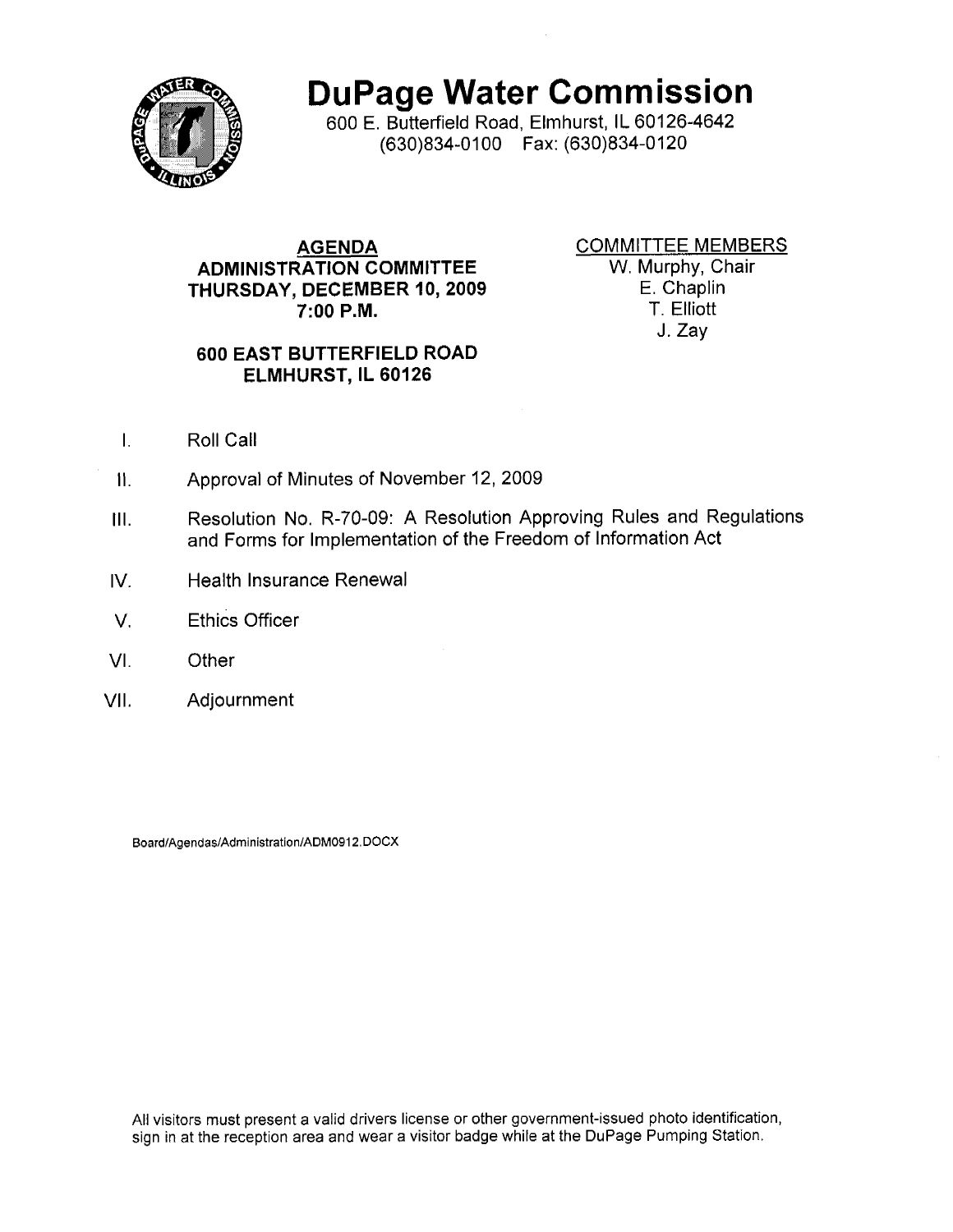## REQUEST FOR BOARD ACTION

| <b>SECTION</b> | <b>AGENDA</b> Administration Committee | <b>ORIGINATING</b><br><b>DEPARTMENT</b> | General Manager's<br>Office |
|----------------|----------------------------------------|-----------------------------------------|-----------------------------|
| <b>ITEM</b>    | Health Insurance Renewal               | <b>APPROVAL</b>                         |                             |

Account Number. WF-O1-60-6122

The Commission's health insurance renewal is January 1<sup>st</sup>. The following is breakdown of the Commission's current and proposed premiums.

| Insurance         |             | Current     | Monthly $ 2010 $ |             | Proposed               |
|-------------------|-------------|-------------|------------------|-------------|------------------------|
|                   |             | Premium     |                  |             | <b>Monthly Premium</b> |
| Health            | <b>BCBS</b> | \$44,972.33 |                  | \$50.444.23 |                        |
| Dental            | MetLife     | \$3,119.81  |                  | \$3,275.80  |                        |
| Group Life & AD&D | MetLife     | \$1,040.04  |                  | \$1,040.04  |                        |

Our current health insurance premium increase of 12.2% was inline with the national average. ln an effort to reduce costs it is being proposed that employees pay a portion of the employee health and dental premium costs.

Currently the Commission pays 100% of the employee's health and dental insurance premiums and 80% of the dependent's health and dental insurance premiums. In the past we have modified our plans by decreasing our benefits to minimize the increases. In an effort to reduce the Commission's cost of health and dental insurance it is being recommended that the Commission change its health insurance policy that the Commission now fund 80% of the individual employee's health and dental premiums,

Attached are spreadsheets showing a survey of the Commission's customer utilities health insurance policies towards employee contributions. This proposed change will put us in line with our customer utilities for what they charge their employees for their health and dental coverage.

I am also attaching spreadsheets showing the impact of the proposed revised policy,

MOTION: The Commission renew its health insurance as presented and change the personnel policy effective January 1, 2Q10 requiring employees pay 2Q% of health and dental insurance premiums for both employee and dependent coverage.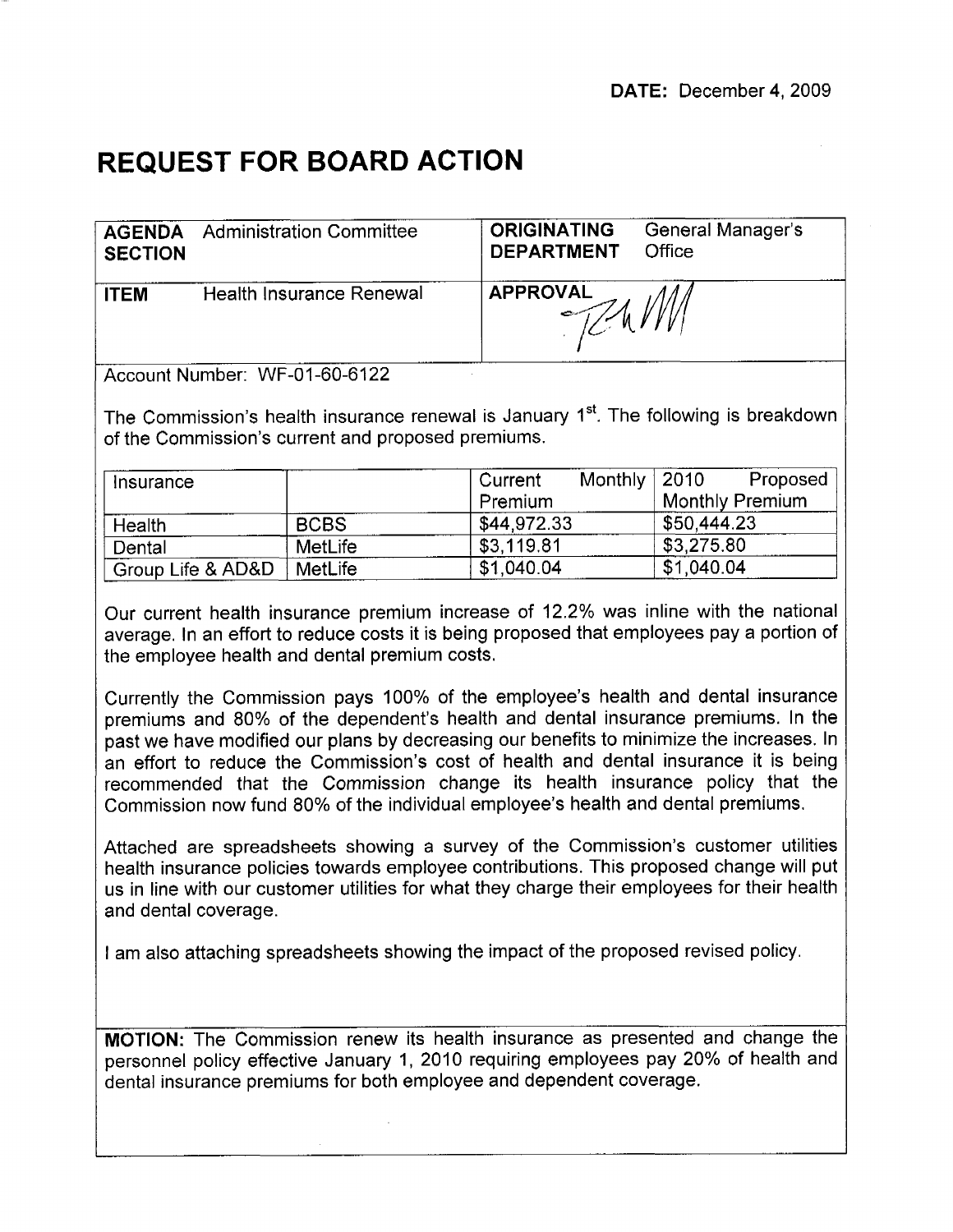|                  | <b>CUSTOMER CONTACT</b>      | <b>TYPE OF INSURANCE</b>                                                                                                                               | EMPLOYEE - INDIVIDUAL % PAID                                               | <b>EMPLOYEE - FAMILY % PAID</b>                                                                         | <b>CONTACT PERSON</b>                                                                     |
|------------------|------------------------------|--------------------------------------------------------------------------------------------------------------------------------------------------------|----------------------------------------------------------------------------|---------------------------------------------------------------------------------------------------------|-------------------------------------------------------------------------------------------|
|                  | Addison, Village of          | Did not indicate<br>Employees hired before 11/1/93 Free<br>for all types of coverage<br>Employees hired after 11/1/93 Free<br>for single coverage only | 0%                                                                         | 20%<br>(Emp +1, Family)                                                                                 | Carole Ostrowski - Human Resources Assistant                                              |
|                  | Bensenville, Village of      | Health<br>Dental                                                                                                                                       | 15%<br>15%                                                                 | 15%<br>15%                                                                                              | Jean Schmidt - Human Resources Department                                                 |
|                  | Bloomingdale, Village of     | HMO-IL<br>HMO-Blue Advantage<br><b>PPO</b><br><b>EPO</b><br>Dental                                                                                     | 10%<br>10%<br>25%<br>25%<br>38%                                            | 10%<br>10%<br>25%<br>25%<br>38%                                                                         | Kay Argo - Human Resources                                                                |
| $\sim$<br>$\sim$ | Carol Stream, Village of     | HMO<br>PPO<br>EPO<br>Dental                                                                                                                            | 20%<br>20%<br>20%<br>0%                                                    | 20%<br>20%<br>20%<br>20%                                                                                | Dawn Moser - Employee Relation's Secretary<br>Caryl Rebholz - Employee Relations Director |
|                  | Clarendon Hills, Village of  | <b>HMO</b><br>Dental                                                                                                                                   | 10%<br>10%                                                                 | 15%<br>12%                                                                                              | Peggy - HR Department                                                                     |
|                  | Darien, City of              | <b>HMO</b><br>Dental (HMO & PPO)                                                                                                                       | 15%<br>100% paid by employee                                               | 15%<br>100% paid by employee                                                                            | Rosanna - Administration                                                                  |
| $\blacksquare$   | Downers Grove, Village of    | Low Deductible Plan<br>High Deductible Plan                                                                                                            | 10%<br>5%                                                                  | 17%<br>10%                                                                                              | Mary Lalonde - Employee Benefits                                                          |
|                  | DuPage, County of            | <b>Blue Advantage</b><br><b>HMO Illinois</b><br>PPO <sub>1</sub><br>PPO <sub>2</sub>                                                                   | 0%<br>8%<br>20%<br>7%                                                      | S+C 18%, +S 22%, + C 22%<br>S+C 24%, +S 28%, +29%<br>S+C 27%, +S 33%, +C 37%<br>S+C 18%, +S 20%, +C 23% | Susan Shimer - Manager of Benefits                                                        |
|                  | Elmhurst, City of            | <b>BCBS PPO</b><br><b>BCBS HMO</b><br>Dental High Plan<br>Dental Low Plan                                                                              | S 13%, S+1 13%<br>S 13%, S+1 13%<br>S 35%, S+1 28.8%<br>S 46.7%, S+1 38.8% | 13%<br>13%<br>31%<br>41%                                                                                | Valerie Johnson - Human Resources/Risk Manager<br>Ann LeRose, H.R. Specialist             |
|                  | Glendale Heights, Village of | <b>HMO</b><br>PPO                                                                                                                                      | 10%<br>10%                                                                 | 15%<br>15%                                                                                              | SNORTH@glendaleheights.org                                                                |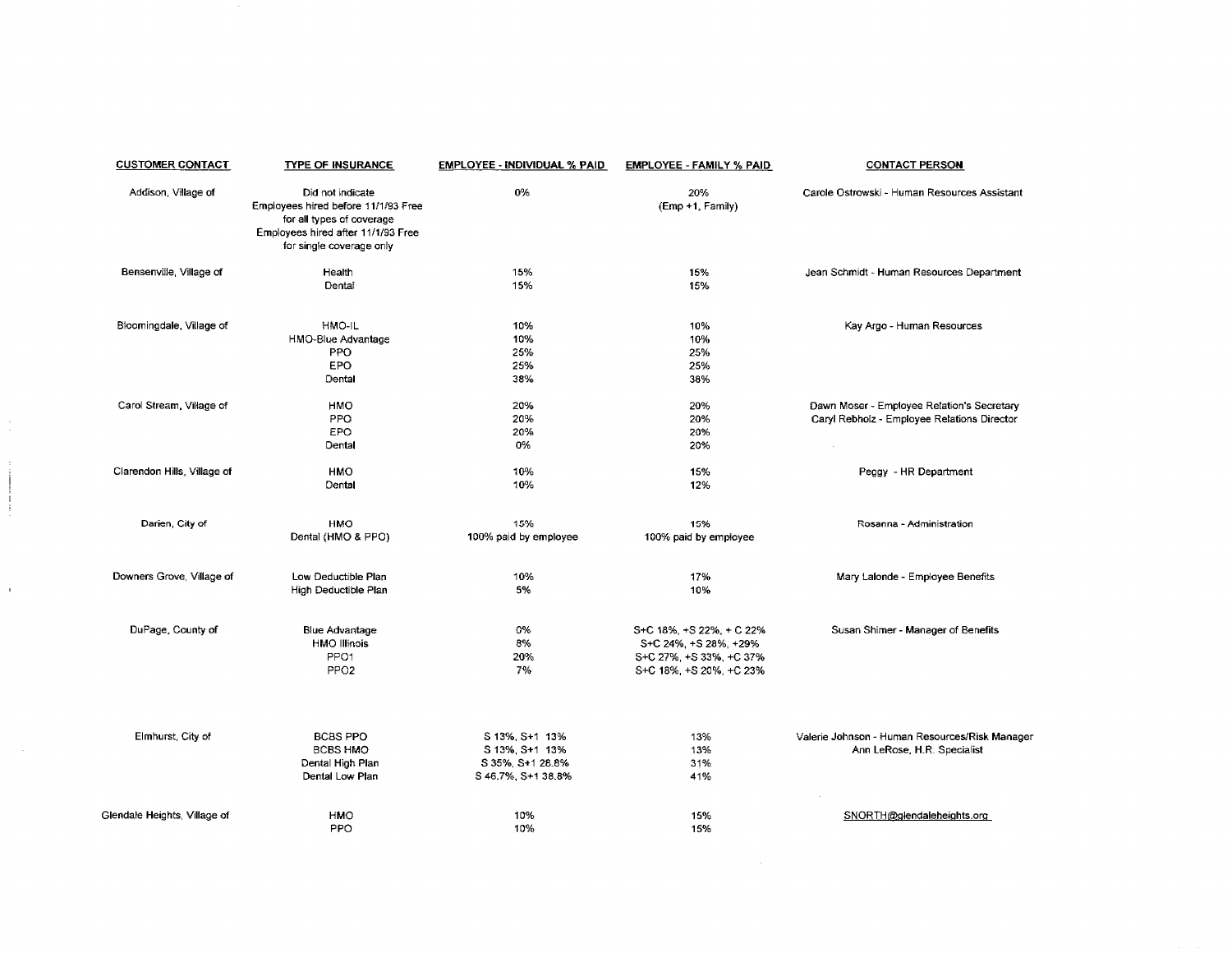| Glen Ellyn, Village of    | Did not indicate                                                                    | 20%                                                    | 20%                                                                                                               | Danamarie Izzo - Personnel Analyst                   |
|---------------------------|-------------------------------------------------------------------------------------|--------------------------------------------------------|-------------------------------------------------------------------------------------------------------------------|------------------------------------------------------|
| Hinsdale, Village of      | H.R. Director on Sick Leave                                                         |                                                        |                                                                                                                   |                                                      |
| IL American Water         | NO RESPONSE                                                                         |                                                        |                                                                                                                   |                                                      |
| Itasca, Village of        | Medical & Dental<br>(PPO Plan - HRA)                                                | 10%                                                    | 20%                                                                                                               | Sally Carter, HR / Benefits Coordinator              |
| Lisle, Village of         | <b>HMO</b><br>PPO                                                                   | 10%<br>10%                                             | 15%<br>15%                                                                                                        | Patty Cavailer - Human Resources Director            |
| Lombard, Village of       | PPO Health<br>HMO - Health<br>HMO - (Blue Advantage) - Health<br>Dental (HMO & PPO) | 10%<br>10%<br>7.41%<br>100%                            | 27.30%<br>16.95%<br>11.54%<br>100%                                                                                | Rhonda Heabel - Asst. Director of Finance            |
| Naperville, City of       | Medical & Dental<br>Single, Single +1<br>Family HMO, PPO & CDHP                     | 10%                                                    | 10%                                                                                                               | Jackie Zolina - Compensation & Benefits Analyst      |
| Oak Brook, Village of     | PPO (BCBS)<br>Vision<br>Dental<br>Medicare (Single)                                 | 8%<br>0%<br>10%<br>7%                                  | 7%<br>53%<br>10%                                                                                                  | Blaine Wing - Assitant Village Manager               |
| Oakbrook Terrace, City of |                                                                                     |                                                        |                                                                                                                   |                                                      |
| Roselle, Village of       | <b>HMO</b><br>PPO<br>Dental                                                         | 10%<br>10%<br>10%                                      | 20%<br>20%<br>20%                                                                                                 | Jeanne Calvert - Executive Assistant, Administration |
| Villa Park, Village of    | NO RESPONSE                                                                         |                                                        |                                                                                                                   |                                                      |
| Westmont, Village of      | <b>HMO</b><br>PPO<br>Dental                                                         | Non-Union 7%, Union 8%<br>Non-Union 8%, Union 8%<br>0% | Non-Union 7%, Union 8%<br>Non-Union 8%, Union 8%<br>Employee gets single %, but pays<br>the difference for family | Cathy Casey - H.R. Administrator                     |
| Wheaton, City of          | Union                                                                               | -10%                                                   | 10%                                                                                                               | John Duguay - Director of Human Resources            |

 $\mathcal{L}^{\text{max}}_{\text{max}}$ 

 $\alpha_{\rm{max}}$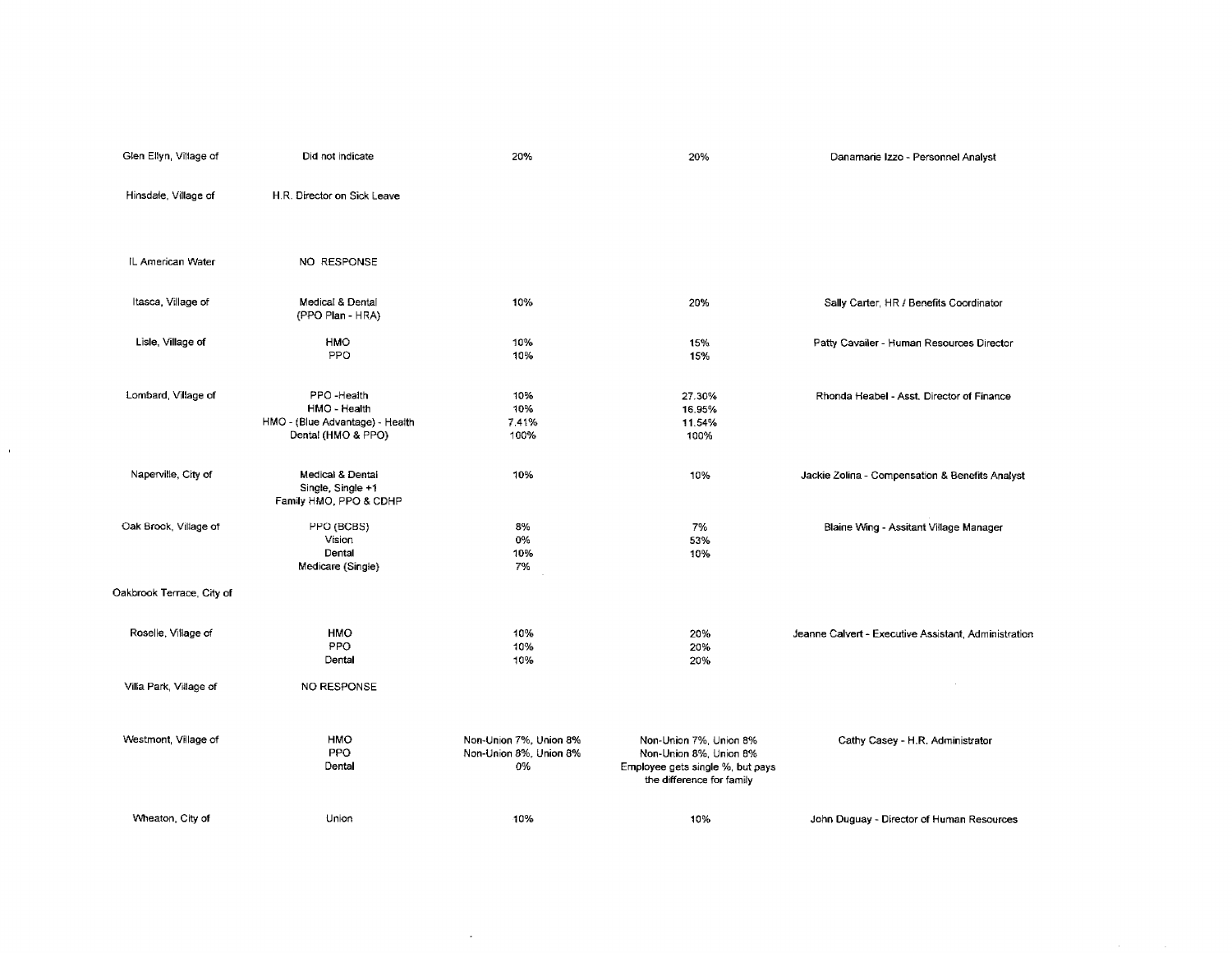|                         | Non-Union                                                                                                         | 4%                | 4%                | Sharon Barrett-Hagen - Executive Assistant                                                        |
|-------------------------|-------------------------------------------------------------------------------------------------------------------|-------------------|-------------------|---------------------------------------------------------------------------------------------------|
|                         | It's 10% (or 4%), whether its HMO or PPO. The dental is paid 95% by employees                                     |                   |                   |                                                                                                   |
| Willowbrook, Village of | <b>Health &amp; Dental</b>                                                                                        | 0%                | 20%               | Sue Stanish - Director of Finance                                                                 |
| Winfield, Village of    | <b>NO RESPONSE</b>                                                                                                |                   |                   |                                                                                                   |
| Wood Dale, City of      | PPO and HMO - Non-Union<br>HMO Union and Non- Union<br>PPO Union                                                  | 10%<br>10%<br>15% | 10%<br>10%<br>15% | Lisa Jepson, Human Resource Administrator                                                         |
| Woodridge, Village of   | Dental Coverage is optional and<br>employees pay 100% of the premiums<br>HMO is only offered for health insurance | 15%               | 15%               | Barb Holakovsky - Human Resources Coordinator<br>Maureen Albright (malbright@vil.woodridge.il.us) |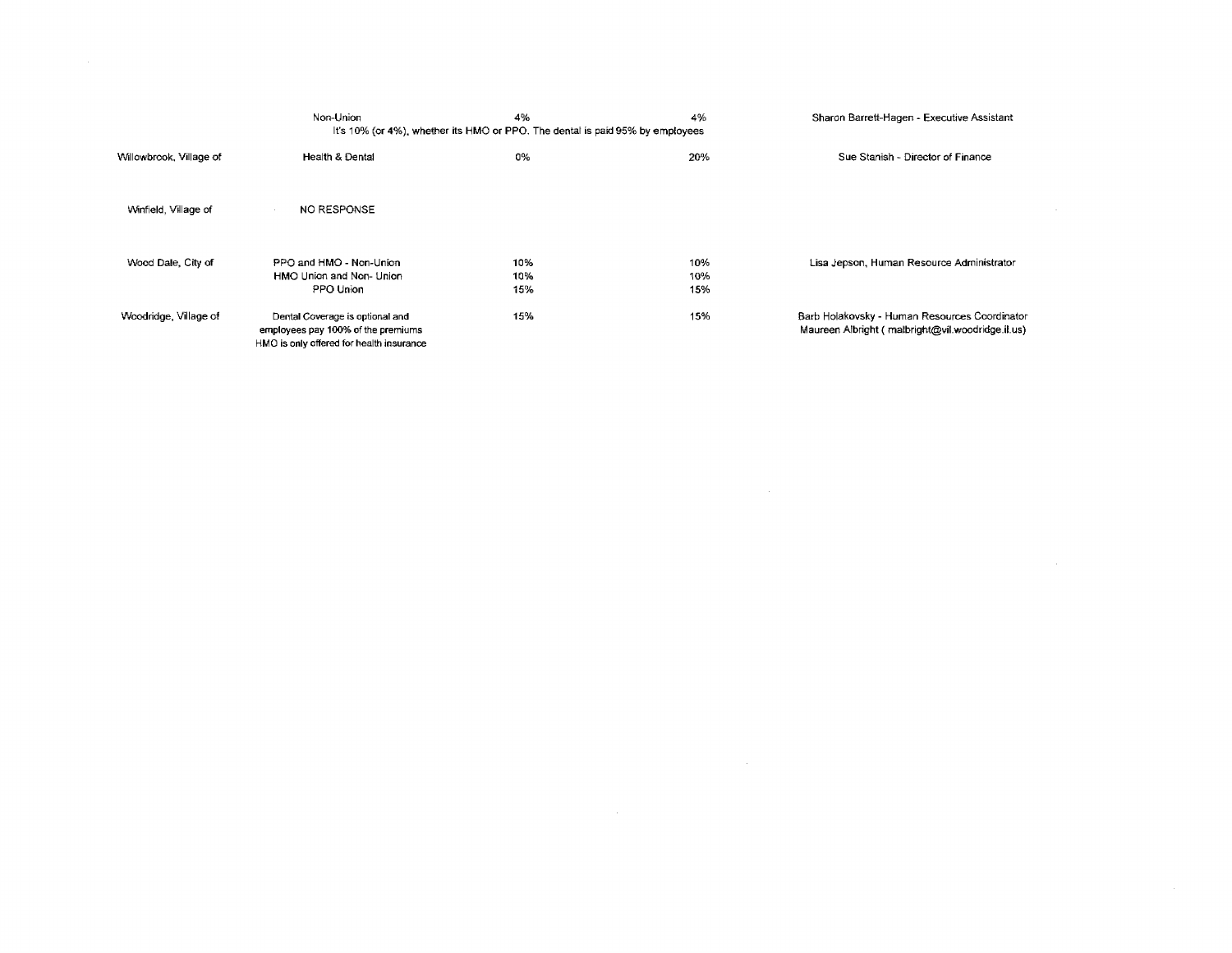|                                  |           | $Empl +$  | $Empl +$  |            | Retired<br>$Empl +$ |            |
|----------------------------------|-----------|-----------|-----------|------------|---------------------|------------|
| Current Health Plan              | Empl      | Spouse    | Children  | Family     | Spouse              | Total      |
| <b>PPO Plan 42322</b>            | 565.26    | 1,183.58  | 1,146.99  | 1,765.31   | 1,183.58            |            |
|                                  | 14        | 6         |           | 15         |                     | 38         |
| Monthly Cost                     | 7,913.64  | 7,101.48  | 2,293.98  | 26.479.65  | 1,183.58            | 44,972.33  |
| Annual Cost                      | 94,963.68 | 85,217.76 | 27,527.76 | 317.755.80 | 14,202.96           | 539,667.96 |
| <b>Current Commission Policy</b> | 0%        | 20%       | 20%       | 20%        | 0%                  |            |
|                                  | 0         | 123.66    | 116.35    | 240.01     | 1,183.58            |            |
|                                  | 14        | 6         | 2         | 15         |                     | 38         |
| Monthly Employee Cost            | 0         | 741.98    | 232.69    | 3,600.15   | 1,183.58            | 5,758.41   |
| Annual Employee Cost             | 0         | 8.903.81  | 2,792.30  | 43,201.80  | 14,202.96           | 69,100.87  |
| Monthly Commission Cost          | 7,913.64  | 6,359.50  | 2,061.29  | 22,879.50  | o                   | 39,213.92  |
| <b>Annual Commission Cost</b>    | 94,963.68 | 76.313.95 | 24,735.46 | 274.554.00 | 0                   | 470,567.09 |

|                                  |            |                  |                      |            | Retired<br>$Empl +$ |            |
|----------------------------------|------------|------------------|----------------------|------------|---------------------|------------|
| Renewal Health Plan              | Empl       | Empl +<br>Spouse | $Empl +$<br>Children | Family     | Spouse              | Total      |
| PO Plan 42322                    | 643 49     | 1,327.11         | 1,287.75             | 1,971.36   | 1,327.11            |            |
|                                  | 14         | 6                | 2                    | 15         |                     | 38         |
| Monthly Cost                     | 9,008.86   | 7,962.66         | 2,575.50             | 29,570.40  | 1,327.11            | 50,444.53  |
| Annual Cost                      | 108,106.32 | 95,551.92        | 30,906.00            | 354,844.80 | 15,925.32           | 605,334.36 |
| Percent Change                   |            |                  |                      |            |                     | 12.2%      |
| <b>Current Commission Policy</b> | 0%         | 20%              | 20%                  | 20%        | 0%                  |            |
|                                  | 0          | 136.72           | 128.85               | 265.57     | 1,327.11            |            |
|                                  | 14         | 6                |                      | 15         |                     | 38         |
| Monthly Employee Cost            | 0          | 820.34           | 257.70               | 3,983.61   | 1,327.11            | 6,388.77   |
| Annual Cost                      |            | 9,844.13         | 3,092.45             | 47,803.32  | 15,925.32           | 76,665.22  |
| Monthly Commission Cost          | 9,008.86   | 7,142.32         | 2,317.80             | 25,586.79  | 0                   | 44,055.76  |
| Annual Commission Cost           | 108,106.32 | 85,707.79        | 27,813.55            | 307,041.48 | 0                   | 528,669.14 |
| Proposed Commission Policy       | 20%        | 20%              | 20%                  | 20%        | 0%                  |            |
| <b>Annual Commission Cost</b>    | 86,485.06  | 85,707.79        | 27,813.55            | 307,041.48 |                     | 507,047.88 |
| Percent Change                   |            |                  |                      |            |                     | 7.8%       |

 $\mathcal{L}_{\text{max}}$  ,  $\mathcal{L}_{\text{max}}$